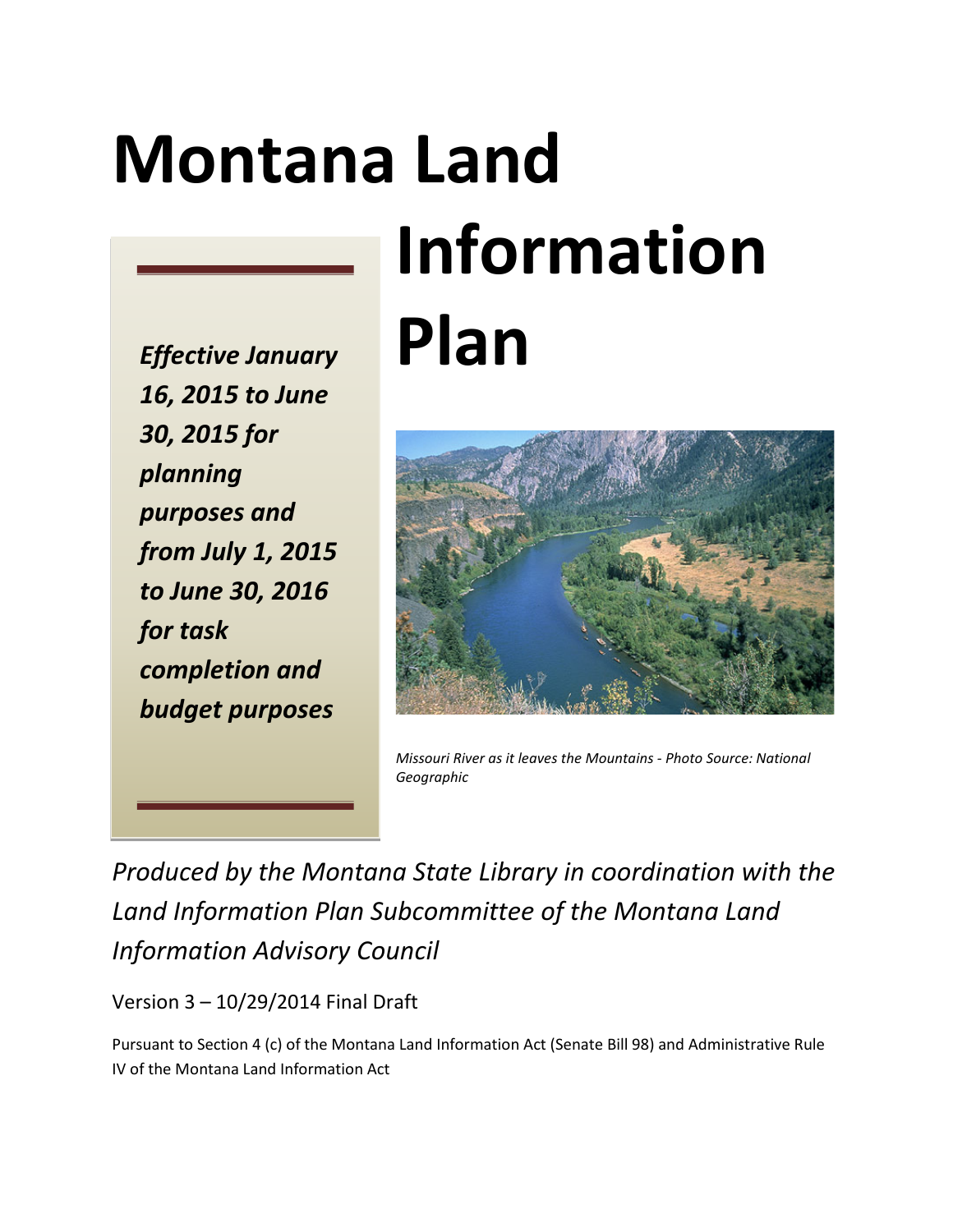# <span id="page-1-0"></span>*Table of Contents*

| A1 - MLIA and MSDI administration is conducted using efficient an accountable methods 15            |
|-----------------------------------------------------------------------------------------------------|
| A2 -MSDI Framework layers are developed, integrated, maintained, disseminated and preserved in      |
| A3 - Statewide GIS coordination, outreach and education is targeted to reach prioritized sectors of |
|                                                                                                     |
| B1 - MSDI Land Records, Addressing or Water Information Partner Support 16                          |
|                                                                                                     |
|                                                                                                     |
|                                                                                                     |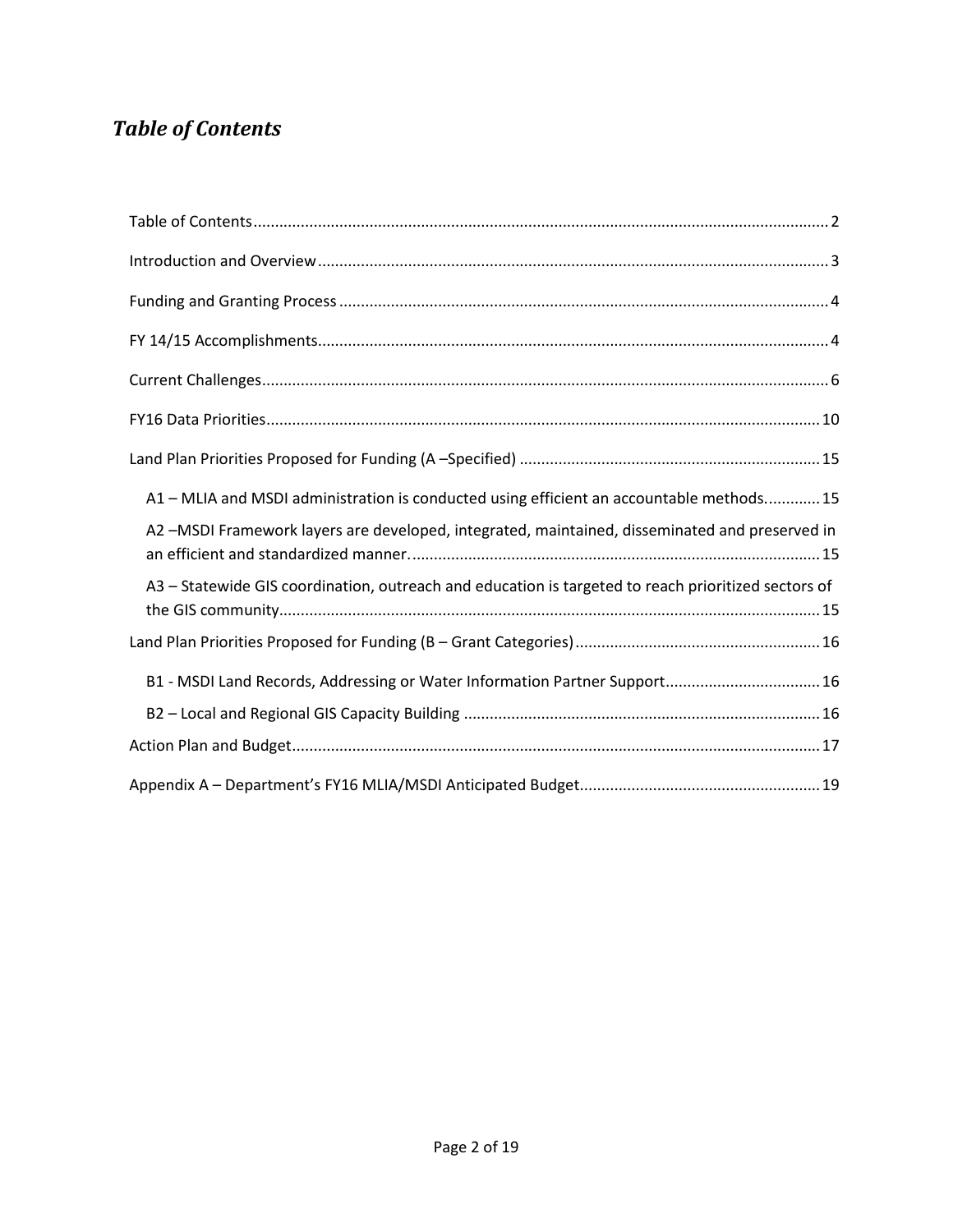# <span id="page-2-0"></span>*Introduction and Overview*

The Montana Land Information Act (MLIA) requires that an annual land information plan be prepared that describes Montana's **priority** *needs* in regard to collection, maintenance, and dissemination of land information (MCA 90-1-404(c)). Those priority needs are used in part to allocate funds from the state land information account. In order to define the priority needs, the Montana State Library (MSL) has solicited advice from the Montana Land Information Advisory Council (MLIAC), the Montana Spatial Data Infrastructure (MSDI) Theme Stewards, and other stakeholders. Priorities must be consistent with the intent of the MLIA which recognizes the importance of digital land information for all sectors of Montana society. It also recognizes the need to ensure that digital land information is:

- Collected consistently in accordance with standards;
- Maintained accurately in accordance with standards;
- Made available in common ways for all potential uses and users, both private and public

The purpose of the annual Land Plan is to announce, describe, and fund priorities for the coming year.

Through publication of this plan MSL, in cooperation with the MLIAC and other stakeholders announces to the GIS community the proposed priorities for expenditure of MLIA funds for the next fiscal year. Priorities are generally driven by the factors described in the section [FY14/15 Accomplishments](#page-3-1) and the sectio[n Current Challenges.](#page-5-0) The priorities contained in the section [Land Plan Priorities Proposed for](#page-14-0)  [Funding \(A –Specified\)](#page-14-0) describe tasks that are deemed critical to the day to day operation of Montana GIS. Ability to accomplish these priorities is constrained primarily by staffing levels and funding available to the state library; although this isn't meant to imply that other agencies don't have the same constraints.

The priorities contained in the section [Land Plan Priorities Proposed for Funding \(B –Grant Categories\)](#page-15-0) are broader categories that strengthen the overall Montana GIS infrastructure. Local, Regional and Tribal jurisdictions are encouraged to apply for funding for projects in these categories through a grant process. MLIA also requires that the annual plan contain a proposed budget that will address the priority needs and accomplish the objectives of the plan. The total estimated budget is compiled from the budget line items in the section [Action Plan and Budget](#page-16-0) and listed as a total at the end of that section. Finally MLIA also requires that a budget be submitted to carry out the duties associated and assigned under 90-1-404 (previously called the GIS coordination budget). While not specifically required as part of the annual land plan MSL respectfully submits a budget estimate a[s Appendix A](#page-18-0) of this plan.

By defining annual priorities, the plan also provides a roadmap that is intended to guide the efforts of MSL, MLIAC, MSDI Theme Stewards, the Montana Association of Geographic Information Professionals (MAGIP) and others interested in furthering the interests of GIS in Montana.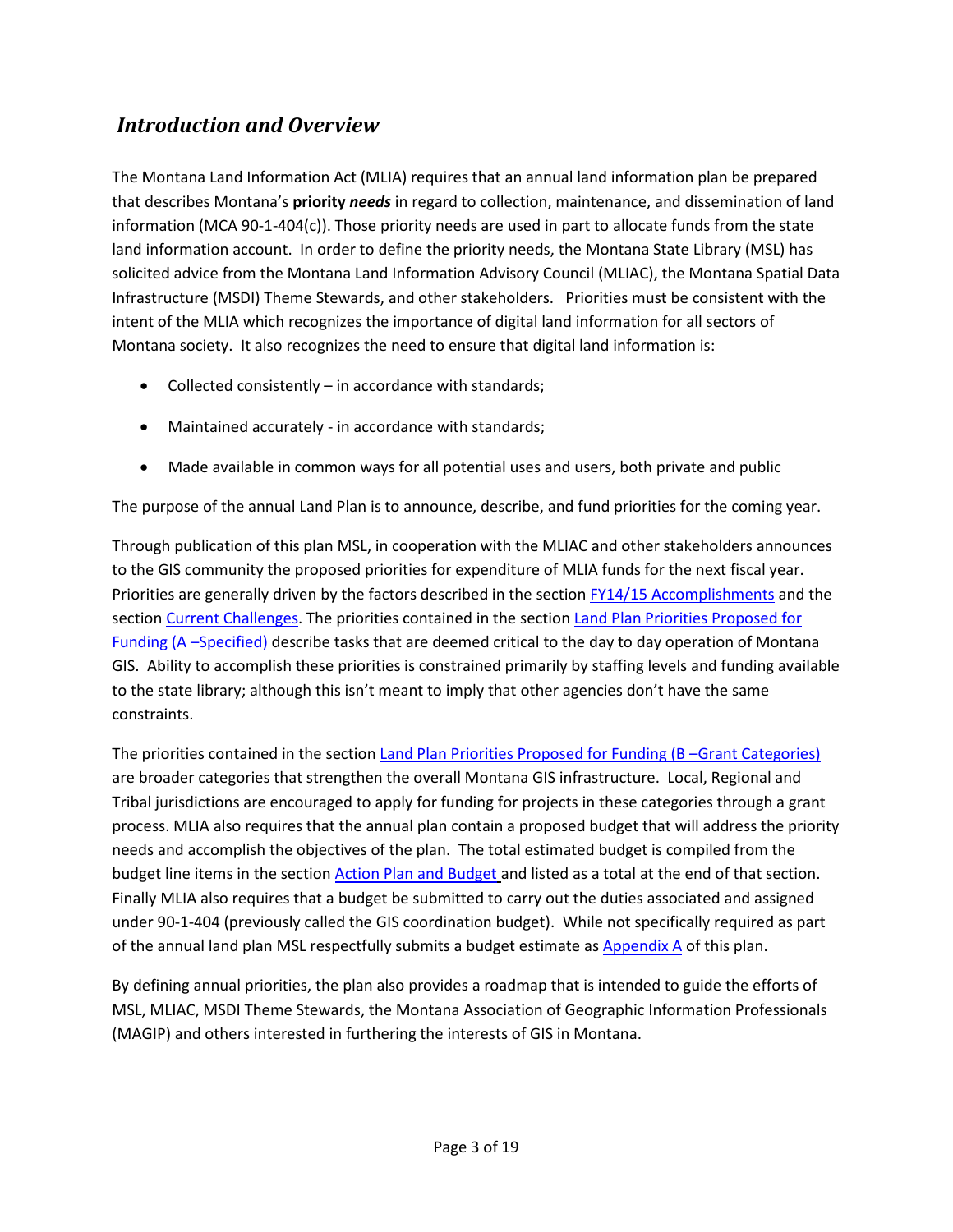# <span id="page-3-0"></span>*Funding and Granting Process*

To accomplish the priority goals in section A, MSL, in conjunction the other MSDI Stewards will submit a work plan by March 1, 2015 for Council review. This plan will include the tasks assigned to MSL from the MSDI work plan  $(A2.1, page 8)$ , along with other MSL priority tasks that promote spatial data discovery and coordination. Some MSDI tasks may be undertaken by a party other than MSL; however MSL will assume ultimate accountability. MSL will receive MLIA funding for the specified category A priorities contained within this plan.

Land Plan priorities in category B will be accomplished through MLIA grants. A standard MLIA grant application that solicits appropriate projects will be the funding mechanism for category B.

# <span id="page-3-1"></span>*FY 14/15 Accomplishments*

The timing of the annual land plan necessitates that we look more at the work accomplished in FY14 than in FY15, since FY15 work is commencing. Rather than immediately examining individual accomplishments we first take a holistic look. The following table suggests MSDI usage, based on consumption of web services, is generally rising. Not surprisingly the two largest consumptive services are those based on land records, the base map services associated with the cadastral web site, and the multi-year imagery service.

| <b>Month</b>   | Service Usage in MBs(all BMSC and MSDI services) | <b>Distinct Users</b> |
|----------------|--------------------------------------------------|-----------------------|
| 2013 July      | 352815.25                                        | 31703                 |
| 2013 August    | 357701.07                                        | 34512                 |
| 2013 September | 456467.95                                        | 34627                 |
| 2013 October   | 383668.43                                        | 36220                 |
| 2013 November  | 366985.9                                         | 37470                 |
| 2013 December  | 372273.58                                        | 29165                 |
| 2014 January   | 375229.47                                        | 32837                 |
| 2014 February  | 342123.51                                        | 32668                 |
| 2014 March     | 398680.89                                        | 39837                 |
| 2014 April     | 491606.95                                        | 37775                 |
| 2014 May       | 398218.04                                        | 39661                 |
| 2014 June      | 436674.48                                        | 38570                 |
|                |                                                  |                       |

#### **Table 1**

**TOTAL: 4732445.52 425045**

These usage statistics reflect overall societal demand for data and maps wrapped inside web applications. Advice at the recent NSGIC annual convention was "Don't fight the web – you will lose". A 1946 tongue in cheek editorial by Jorge Luis Borges entitled "On Exactitude in Science" [\(http://en.wikipedia.org/wiki/On\\_Exactitude\\_in\\_Science](http://en.wikipedia.org/wiki/On_Exactitude_in_Science) ) poked fun at cartographer's inclinations to create larger scale maps to where they eventually reached a 1:1 scale "*whose size was that of the Empire, and which coincided point for point with it. The following Generations, who were not so fond of*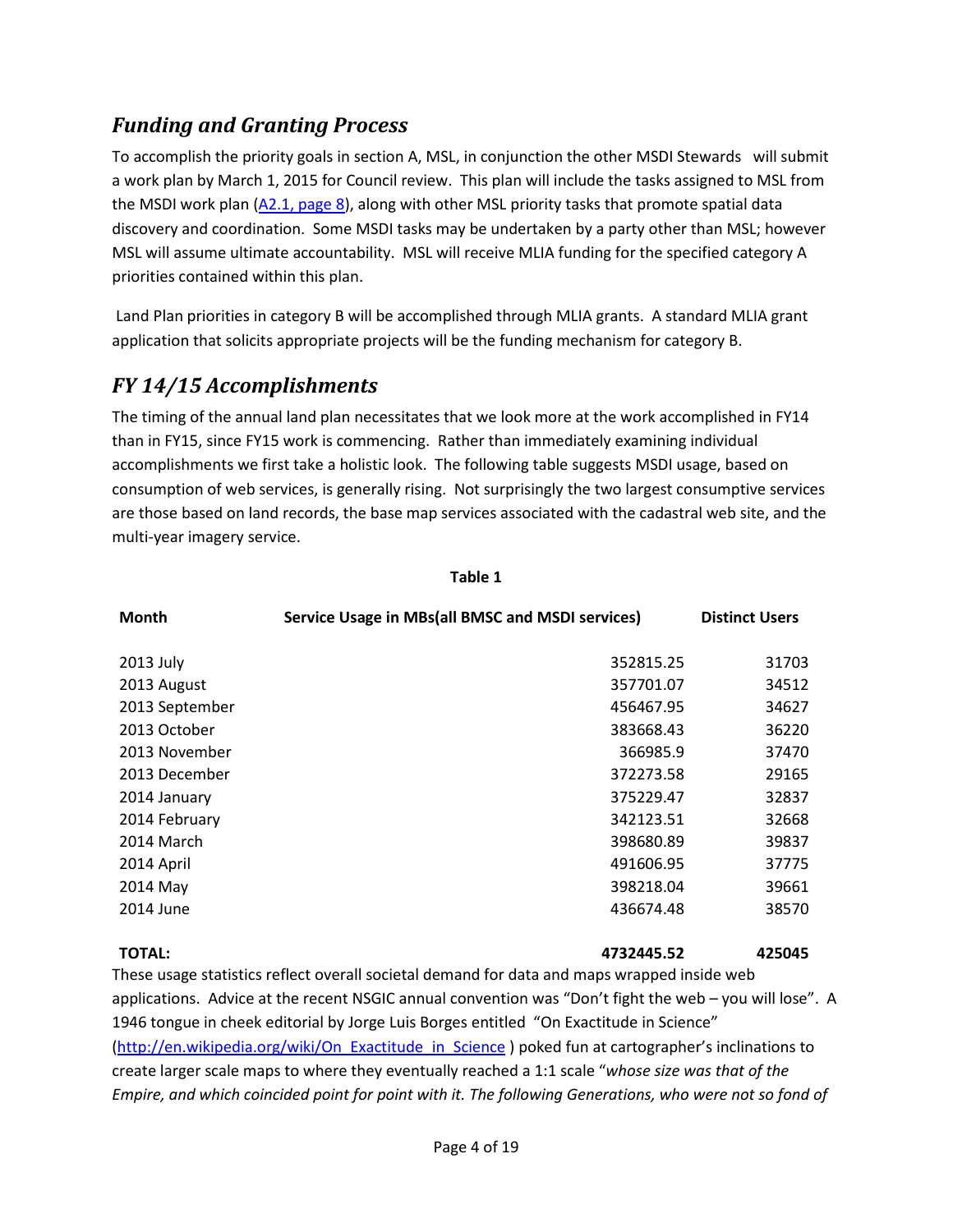*the Study of Cartography as their Forebears had been, saw that that vast map was Useless, and not without some Pitilessness was it, that they delivered it up to the Inclemencies of Sun and Winters. In the Deserts of the West, still today, there are Tattered Ruins of that Map, inhabited by Animals and Beggars; in all the Land there is no other Relic of the Disciplines of Geography*". In 1946 the idea of those types of spatial accuracies may have seemed ludicrous however in the future, demand to collect and distribute more and more accurate spatial data via the internet may prove more viable and useful than Borges could ever have imagined.

Another way of looking at accomplishments is to examine progress on last year's land plan challenges. Accomplishments can be demonstrated in the following areas:

- 1. The transition of custodianship s of the PLSS from the BLM has been completed with the first release of CadNSDI Montana Vintage 7/1/2014 released as an export from the Esri Parcel Fabric. MSL will begin our first adjustments to the parcel fabric based on GPS and photo interpreted control in October.
- 2. The Geographic Names framework was updated in July, 2014 with the June 1, 2014 release of the federal Geographic Names Information System. At this time MSL became aware that the USGS has a file on its web site with the unofficial alternate names that are known for all the features and a file with historical information and other notes about some of the features. MSL extracted the data for Montana from these files and added them as related tables to the framework zip files on our web site. The Topofinder name search function can now find features whose alternate names match the search criteria.
- 3. The Montana Hydrography Working Group has been reinvigorated and meets quarterly to discuss hydrography data needs. Each of the core water-related State agencies (DEQ, DNRC, FWP), as well as the USGS, Forest Service, National Park Service, and the Montana Climate Office participate in the working group. Efforts over the past year have primarily focused on improved transparency to the hydrography stewardship process with the overall goal of making demonstrable progress improving the quality of the hydrography dataset. Notable accomplishments include publication of a stewardship and edit submission guide, ongoing development of workflows to leverage existing hydro-related datasets to systematically find and fix data issues throughout a subbasin, and development of a web application that allows users to submit and track hydrography revisions online.
- 4. Recognizing the need to bring Next Generation data challenges related to addresses and boundaries to the table, MSL met several times with the Department of Administrations Public Safety Communications Bureau. This has resulted to an appointment of an MSL representative to the 9-1-1 Advisory Council of the State Interoperability Governance Board.
- 5. The Montana Climate Office has developed MSDI and MAGIP compliant procedures to publish statewide seamless datasets of daily, monthly, and yearly minimum temperature, maximum temperature, mean temperature, precipitation, greenness (NDVI), enhanced greenness (EVI), evapotranspiration, and potential evapotranspiration. This collection of over 150,000 statewide datasets is hosted on the Montana Climate Office FTP site with complete ISO compliant metadata. Publishing of this collection is nearing completion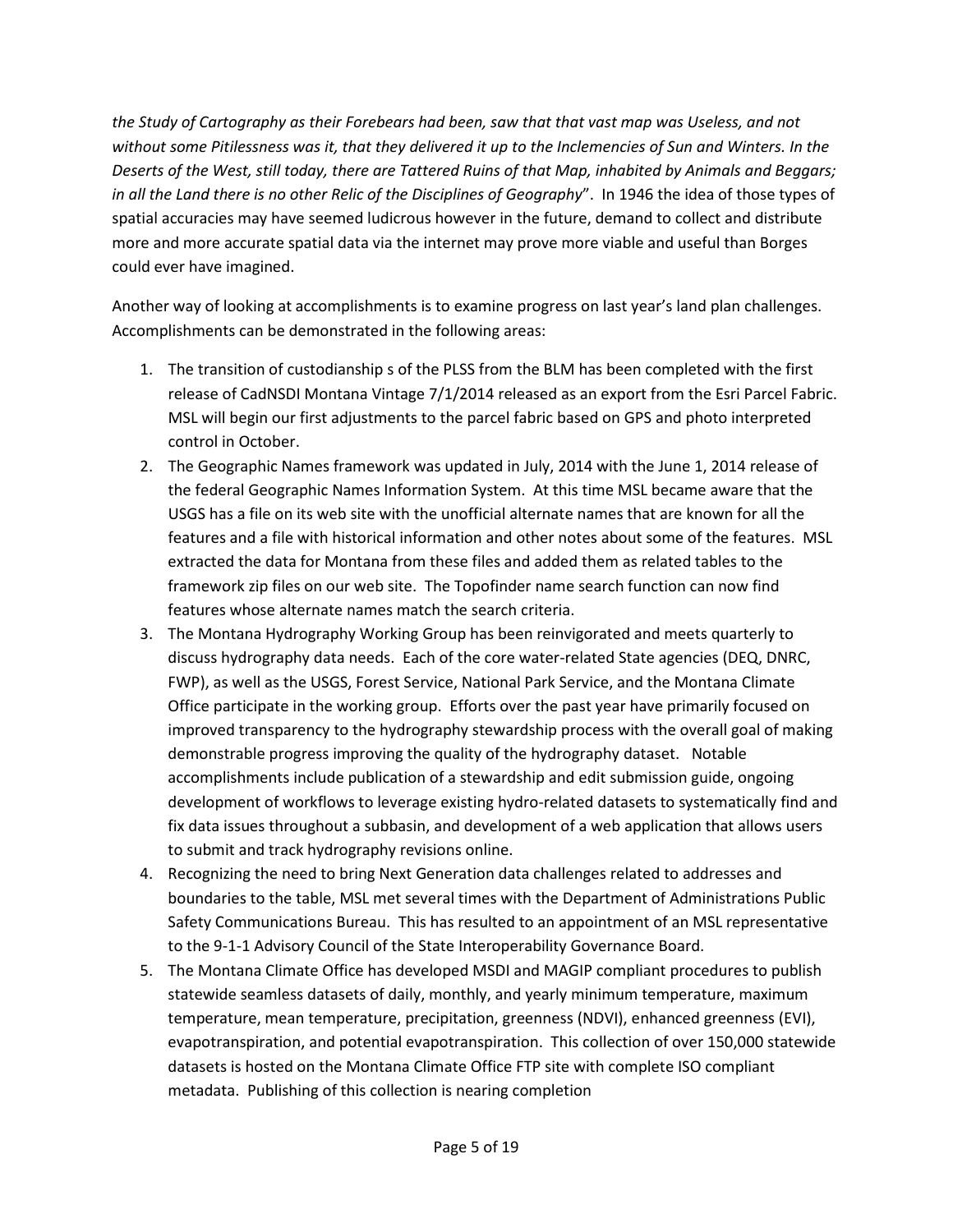- 6. Although federal funding to support the MSDI continues to trend downward, the MTNHP received a \$250,000 grant to map wetlands and riparian areas in parts of the state with private surface ownership but BLM mineral ownership. Additionally, the MTNHP received a grant from the U.S. EPA to, in part, enhance existing wetland mapping through the addition of descriptors that describe potential wetland function. MTHHP also received support from the US Forest Service to continue improving the classification of whitebark pine in vegetation mapsk, including MSDI Land Cover. None of these funding agreements however, covers basic theme stewardship and maintenance, outreach, or coordination.
- 7. A new two year enterprise license agreement with Esri has been successfully negotiated to be in effect for the FY16/17 biennium.
- 8. The expired Montana geospatial strategic plan was replaced by a shorter term strategic vision for FY 14/15. The strategic vision has been endorsed by MLIAC and MAGIP.

# <span id="page-5-0"></span>*Current Challenges*

#### *Status of the Montana Land Information Account*

An August2014 analysis of the Montana Land Information Account revealed that FY14 collections totaled approximately \$722,000, the lowest level in account history (see table 2). This was surprising since FY13 collections, at approximately \$926,000 were the second highest ever. While a March 2014 review of the account indicated that the overall balance was sufficient to support the FY 15 plan's budget of \$955,000 the FY15 balance will almost certainly not support a similar budget and that significant reductions need to be made. The funds volatility is exacerbated by its inability to adjust for inflationary pressures, so while the per page recordation fees remain static certain line items rise over time. For example the state's pay plan adopted in the 2013 legislative session called for 5% raises in November of 2014.

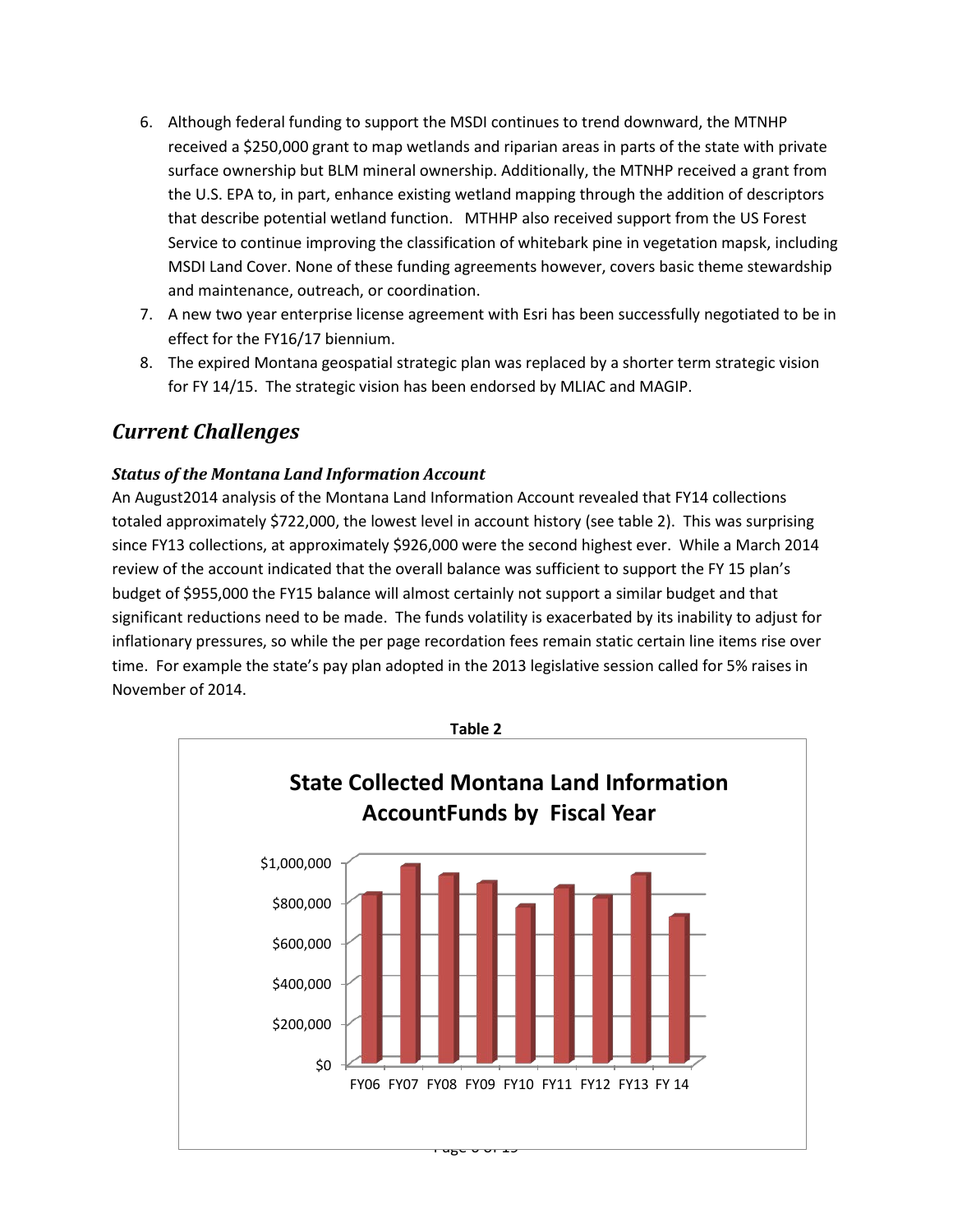While MSL believes that the current distribution of MLIA funding for GIS coordination, MSDI maintenance and development and local/regional grants has been efficient, ultimately over time it simply can't meet growing demand. Other funding sources must be found to bridge the gap. If those sources can't be found the end result is instability in the foundation of the programs that the MLIA has traditionally covered; State GIS coordination, MSDI development, and a grant program that has become increasingly popular. The FY16 budget as proposed in this plan is \$752,000, approximately \$200,000 less than the FY15 budget. As proposed the grant program will receive half of the reduction. At a time when these grants seem to finally be building local GIS capacity these cuts will slow that growth. MSL will need to make hard choices as the portion of the MLIA account flowing to their programs is reduced by \$100,000 as well. Starting immediately MSL will need to identify areas of budget savings, identify potential sources of additional income and identify MSDI activities that will not be funded if new income sources don't materialize. If those sources don't materialize consequences such as the following may be unavoidable:

- Lack of the ability to fully meet the FY 16 Land Plan priorities in the areas of land records, water and addressing
- MTNHP's ability to revise the current Land Cover, including their ability to solicit field data from partner agencies; coordinate data collection efforts, standardize and/or update the mapping units to newly developed National Vegetation Classification standards; participate in state and regional meetings and other accepted stewardship functions may be eliminated. They also risk losing their .8 FTE ecologist/image analyst whose position is half-funded by MSDI with the result of corporate loss of memory and extensive ecological knowledge
- Lack of the ability to provide match for funding opportunities that support projects, especially in the Landcover and Wetlands themes.
- Outreach, education, requests for information and general MSDI coordination efforts may be impacted.

### *Other Challenges*

- 1. The need for improvement to the accuracy of land record information did not end with the MSL Geographic Information Program's migration of CadNSDI to the Esri Parcel Fabric. Hundreds of townships are in need of accuracy enhancement. Each enhancement requires planning, technical expertise, and communication so users know when data has changes. From a technical perspective the projects require
	- Better, faster and easier tools for surveyors to provide data they have already collected;
	- Vertical integration of coincident data such as boundaries;
	- Enlightened change management that provides users notifications when changes to the PLSS are planned and when they actually happen.
- 2. The Draft 2015 State Water Plan states that if the people of Montana carry out the recommendations offered in the Plan, then Montana in the next 20 years will: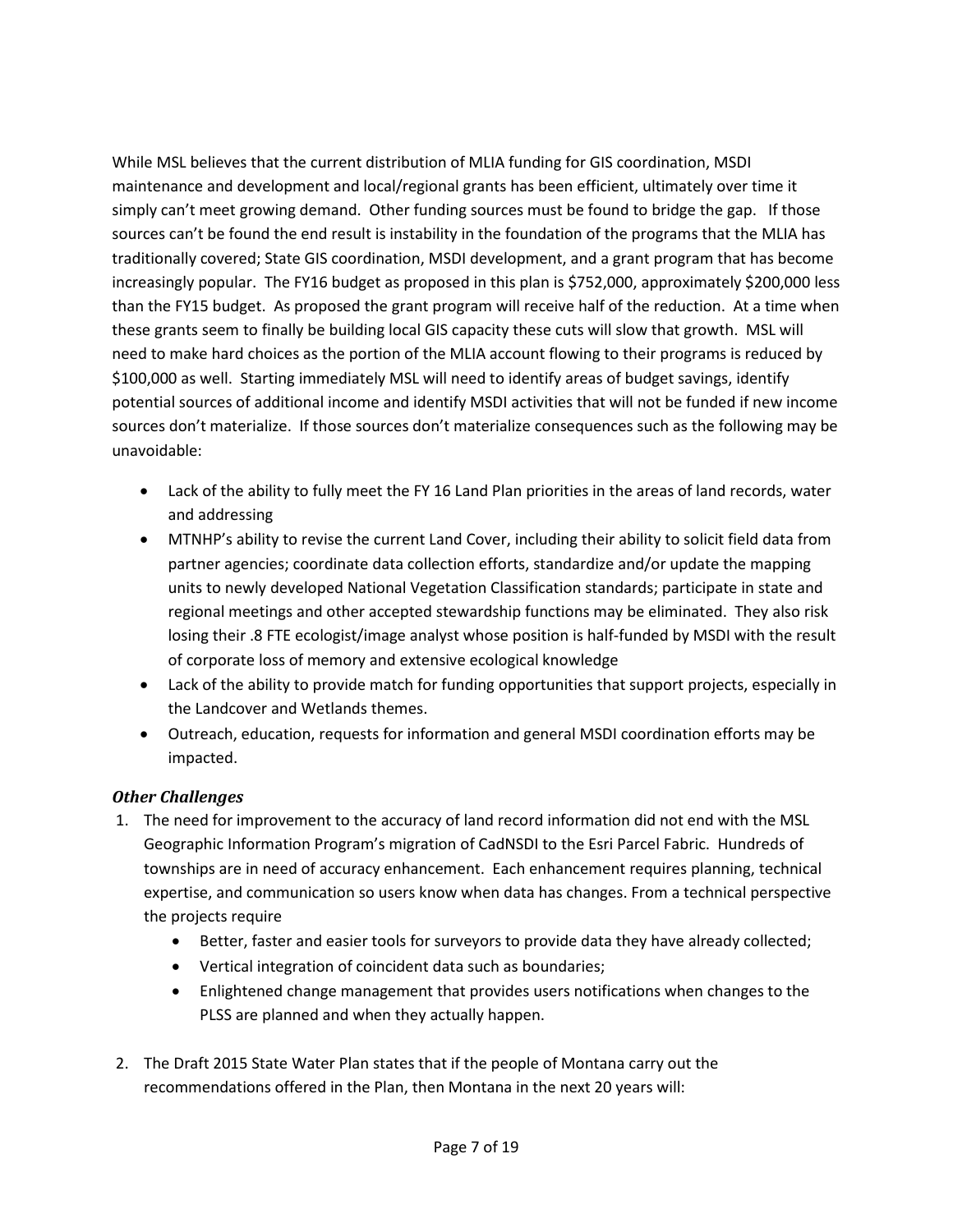- Be better prepared to manage water in real-time to adjust to seasonal changes in supply and demand as well as prepare for longer term climatic changes
- Be better prepared to endure droughts in watersheds across the state;
- Have a public that better understands the dynamics of our water supply and the water rights system they rely upon every day.

These goal and others will require accurate inventories of consumptive and non-consumptive uses as well as estimates of the amount of surface and ground water needed to satisfy new future demands. As demands are put on finite water resources the ability to analyze factors related to those resources becomes critical. The National Hydrography Dataset is a complex model with multiple feature classes, multiple feature types and feature codes, and a plethora of attributes. To avoid being bogged down by revisions that provide minimal benefit, hydrography stewardship efforts need to be focused on those parts of the model and features that are most important to Montana. One challenge over the coming year is to coordinate with state and other agencies to prioritize features of the hydrography dataset and, thus, determine where stewardship effort and resources are best spent.

Climate data is vital to an encompassing water information system but continues to have to rely on words like "resiliency" to be politically viable. As the Montana Climate Office completes publishing of core datasets and ensures they remain current and well-maintained, development of a "living" Montana Climate Atlas will integrate the published datasets with the State Library's Water Information System. The Montana Climate Office will turn its attention to evaluation, deriving variants of published datasets, and developing new climate products. The Montana Climate Office continues to pursue funding to support this work and is working closely with the private sector to integrate climate framework products into decision making.

- 3. This summer Maine became the first state to roll out a state-wide next generation (next-gen) 9-1-1 implementation. At a recent Association of Public-Safety Communications Officials (APCO) conference, Sean Petty, director of technology practice at Mission Critical Partners and former public –safety answering point (PSAP) director stated, "As we shift focus to the future, GIS will become the hero in the next-generation 911 world and the basis for a lot of what happens. It's really shifting the role from being a supporting role to being perhaps the heart and soul of call routing and many of the other functions. We're shifting into this hugely geospatial world." As noted in the accomplishments section MSL has been appointed to the State 9-1-1 Advisory Committee. While not 9-1-1 experts by any means, MSL is exposed to a lot of next-gen information because of participation on the NSGIC Address Committee and National Emergency Numbering Association (NENA) Site/Structure Address Point Workgroup. In order to assist local governments prepare for next-gen 9-1-1 this de-facto role is going to need to be expanded. Next gen 9-1-1 is going to mandate the MLIA's basic premises; that data is collected consistently in accordance with standards and maintained accurately - in accordance with standards.
- 4. The National 3D Elevation Program (3DEP) led by the USGS is being developed to respond to growing needs for high-quality topographic data. The program estimates it will distribute over 100 million dollars to state and local partners at a 50% match rate to acquire quality level 2 (Q2) LIDAR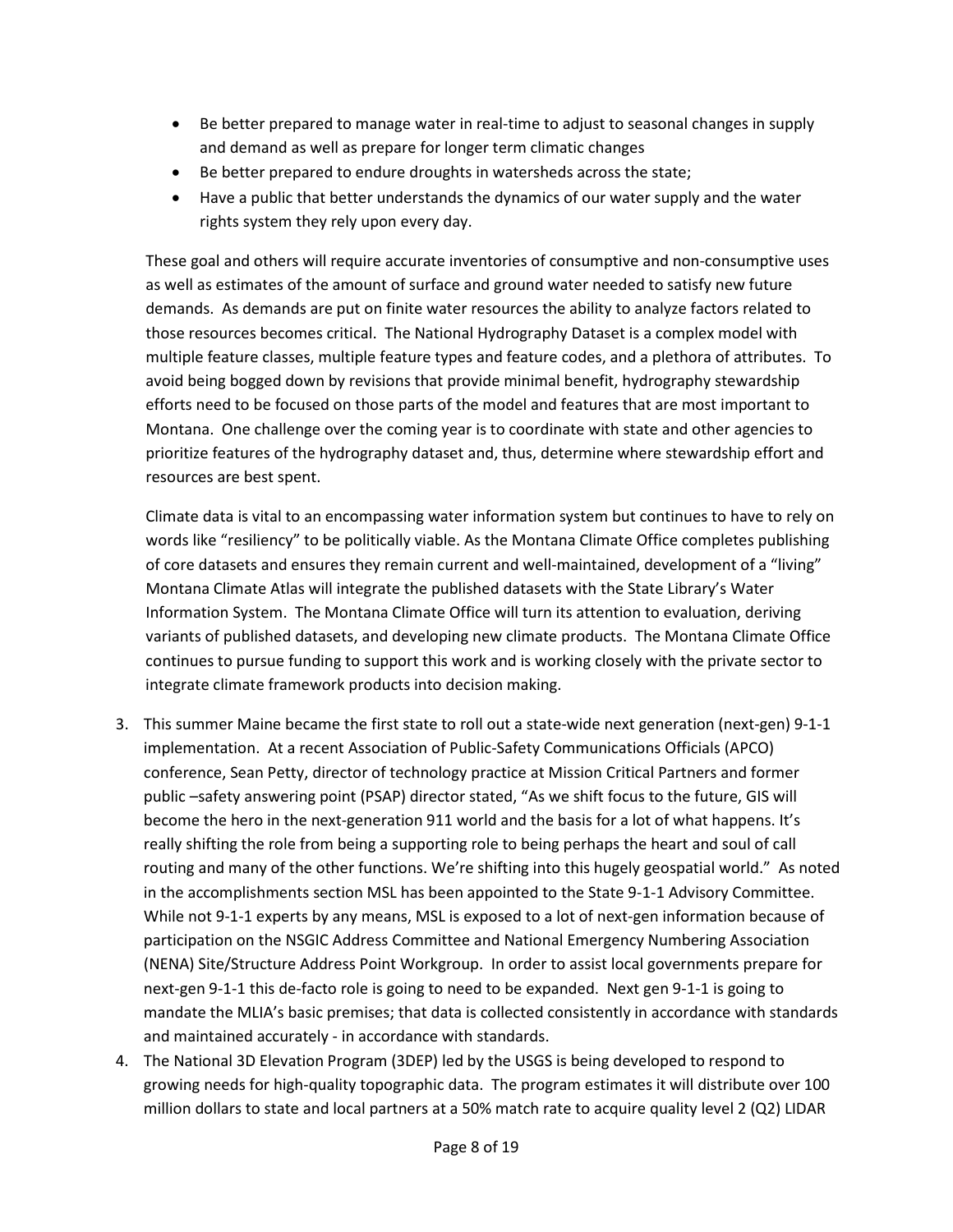data. The problem Montana faces is that the estimated cost for statewide Q at today's collection rates for Q2 data is 48 million dollars at a time when the state is struggling just to pay maintenance of cadastral data. A pre-proposal submitted by the Montana Bureau of Mines and Geology, for Q2 LIDAR over Roosevelt, Daniels and Sheridan Counties is estimated at 1.8 million dollars meaning the state's share would be approximately \$900,000; more than the MLIA account took in in FY14. Clearly some compromise needs to be worked out with USGS so that Montana can obtain higher quality topographic data at an affordable cost.

- 5. The federal Geographic Names Information System (GNIS) program is severely understaffed by the USGS. The Montana geographic names framework is out of synch with the GNIS because USGS has been unable to make hundreds of edits and additions MSL has submitted since 2007. Each time MSL obtains a new copy of the GNIS, we have to re-apply our edits to it. The USGS contracted with MSL in 2013 to examine and correct all of the natural non-hydrographic features in the GNIS. The USGS has not incorporated these corrections into the GNIS yet. If the corrections are not made to the GNIS this year, MSL may need to add these to the list of edits we have to make every time we refresh the framework from the latest version of the GNIS
- 6. There is a critical need for consistent annual funding to support the Landcover and Wetlands themes. The Landcover theme cannot be treated as a stationary product that has limited need for updates. Aggressively continuing work on the Wetlands theme cannot be treated as optional. These themes provide essential information to public and private land managers and the need for a longterm, sustainable funding strategy to support them is imperative. Given the anticipated reduction in MSDI funds the current data priorities of MSL presented in this plan do not address the needs of these vital data sets. Just as the statutory responsibility of MSL for the Water Information System provided leverage to secure funding for the Water Information Manager position; MSL's statutory responsibility for the Natural Resource Information System may provide an opportunity to obtain funding sources through future legislative action for the long-term needs of the Landcover and Wetlands themes.
- 7. Nationally, the NHD is the joint responsibility of the USGS and other Federal agencies. In Montana the NRCS continues to have responsibility for the Hydrologic Units. Updates and changes to the hydrologic units, such as the boundary harmonization with Canada are on-going and the process and timelines for integrating changes into the Watershed Boundary Dataset (WBD) within the NHD need to be examined to ensure updates are in sync. The continued impacts of sequestration to Federal agency budgets are likely to impose additional limits on the staff and resources needed to ensure that users who rely on the NHD will also have access to the most current hydrologic unit data
- 8. Generally federal partner funding for MSDI stewardship has been drying up. While they maintain that they want to partner with the state, federal partners attempt to do it without appropriate corresponding funding and/or staffing levels is tightening the noose around state efforts. Examples of such reductions include:
	- Current elimination of NHD stewardship funding that had previously assisted MSL to maintain hydrography using the NHD tools and data model while continuing to look at solutions that would assist state agencies in adopting a more useful local resolution model.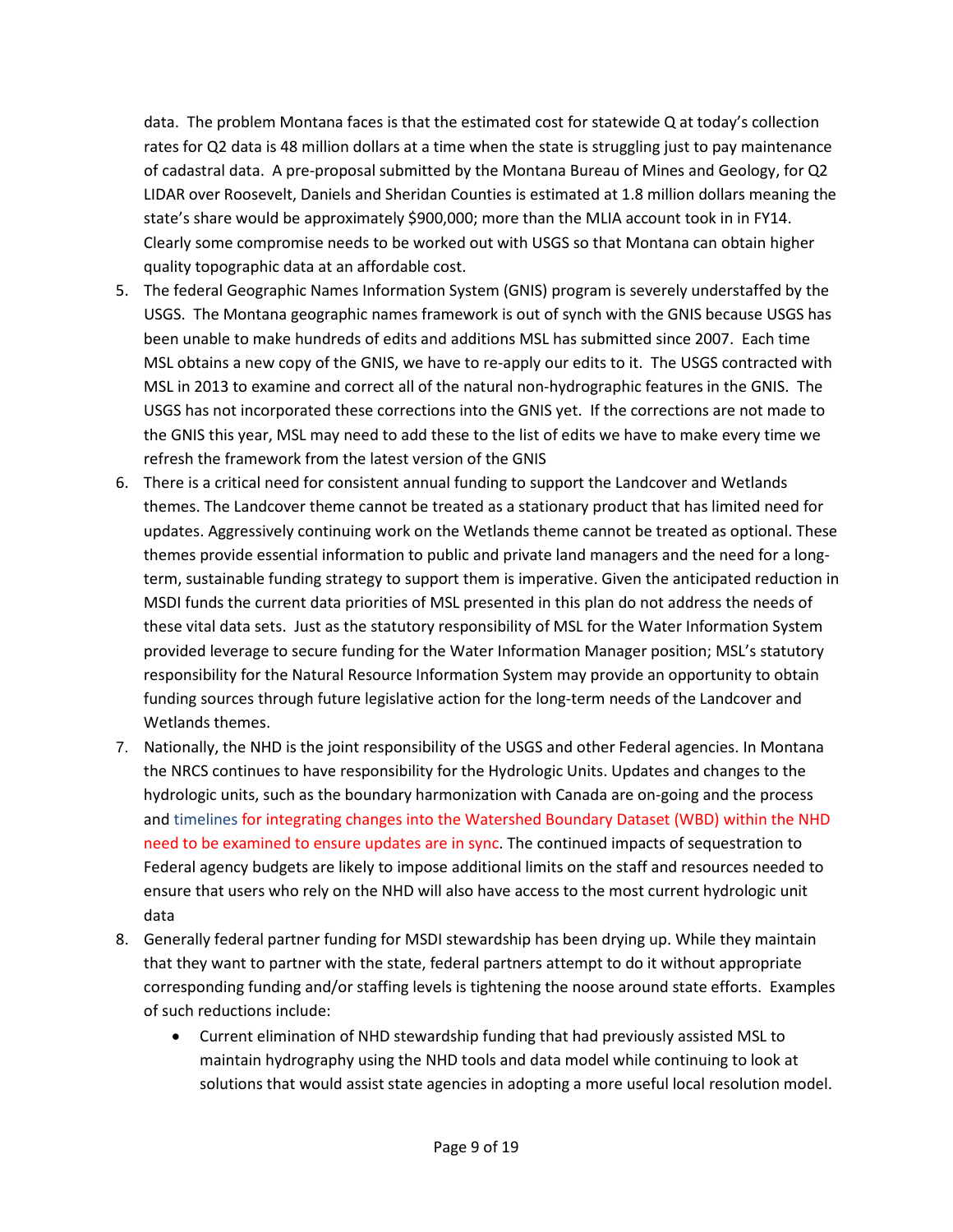- The unwillingness of the BLM to de-obligate and re-obligate over \$50,000 in an assistance agreement that ran through May 2015 when the move of GIS operations from DOA to MSL required such re-obligation.
- The near-elimination of the National Wetlands Inventory program has resulted in the loss of final QA/QC formerly provided by a regional coordinator resulting a greater lag time between MTNHP data submittal and availability via the NWI website.

Additional FFY 15 sequesters cuts to the NRCS budget have all but eliminated the ability of MSL to participate in partnership projects involving the Soils framework. While the challenges may be daunting Montana has traditionally maintained a reputation for GIS excellence even in the face of adversity using the duct tape and bailing wire approach to problem solving. It is good we have that ability as it will be needed to meet FY16 priorities and challenges.

# <span id="page-9-0"></span>*FY16 Data Priorities*

# *Land Records*

The recent migration of the PLSS to the Esri Parcel Fabric has driven home the point that the Federal Geographic Data Committee, when first declaring Cadastral, Geodetic Control and Governmental Units National Spatial Data Infrastructure (NSDI) themes, didn't understand the full scope of land records data. In the first place geodetic control is not a necessity for a GIS however mapping control is. Mapping control can be acquired in a variety of ways other than geodesy. Governmental Units is cumbersome name for administrative boundaries and potentially excludes other important boundaries. And cadastral data goes far beyond their original interpretation of a cadastral reference grid and publically owned parcels. In Montana the model looks far more like Diagram 1 below.



Improvement of the underlying accuracy of cadastral reference grid, the PLSS in Montana, has been recognized as very necessary to improve the accuracy of numerous data sets that use it as a foundation.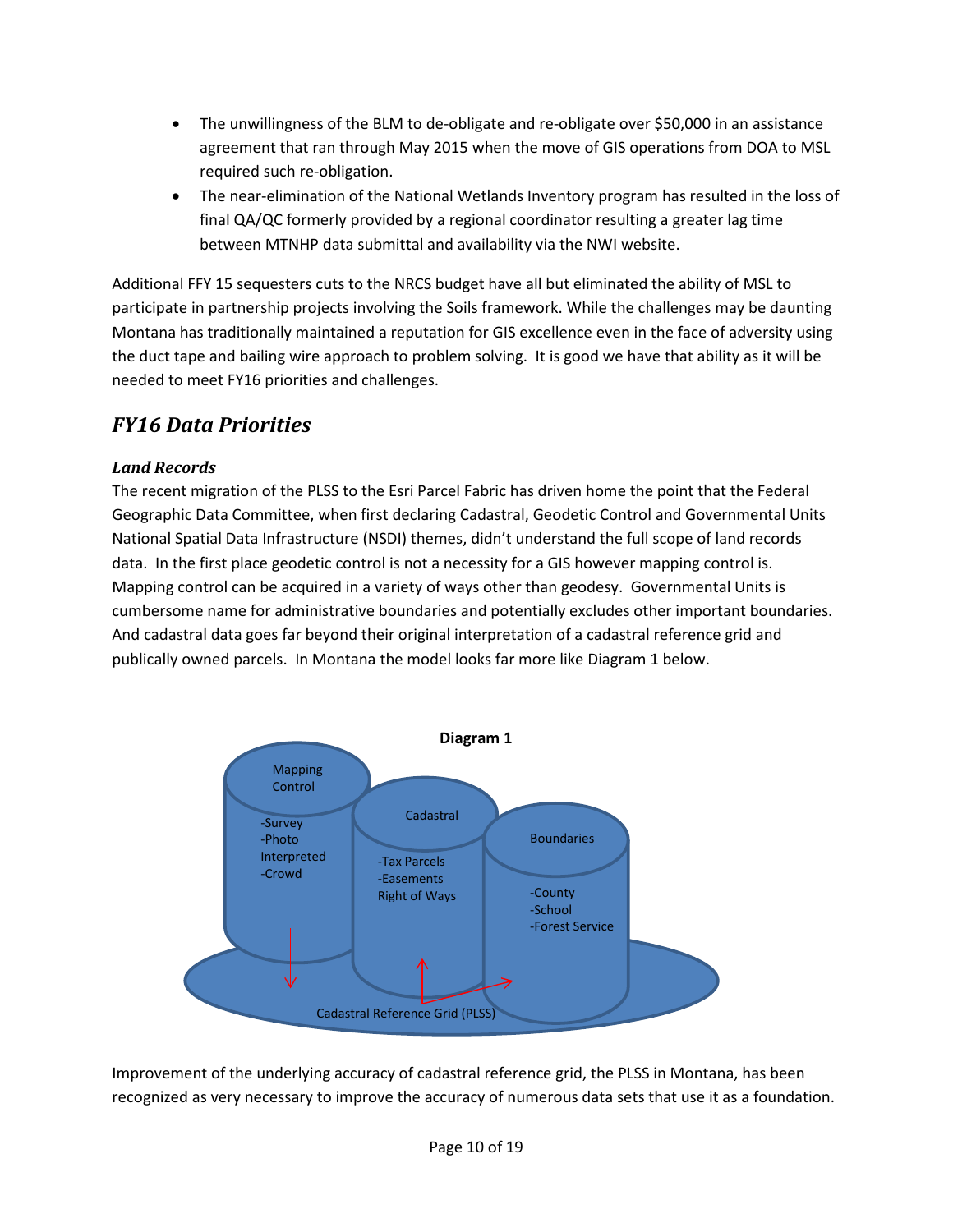With MSL now in custodianship of the CadNSDI (PLSS) database accuracy improvements will have a much quicker turn around cycle than under federal management. Therefore this plan recommends that PLSS accuracy improvement projects are a priority for FY16. It also recommends better communication with the surveying community so existing data can be easily submitted with diminished burden to local surveyors.

The Parcel Fabric also supports associated boundary related feature classes that need to maintain vertical integration with the PLSS. There is a wide diversity of boundary data that is at least partially coincident with the PLSS and tax Parcels. Montana was one of two states invited to participate with the U.S. Census Bureau in the initial Boundary Quality Assessment and Reconciliation Project (BQARP). Montana's state, county, school district and municipal boundaries coincide with the PLSS and other types of features as documented in table 3.

| <b>Feature</b>          | <b>Percentage</b> |
|-------------------------|-------------------|
| <b>PLSS</b>             | 71.92%            |
| <b>Physical Feature</b> | 21.81%            |
| <b>Survey Control</b>   | 4.12%             |
| Parcel                  | 1.83%             |
| Other feature           | 0.33%             |

Many state and local boundary data sets are out of vertical alignment with the PLSS. Improving the spatial accuracy of the PLSS and getting boundary data vertically aligned with the PLSS improves the user experience and credibility of data predominantly displayed by state and local governments. In Montana boundaries, especially emergency service response zones such as fire and police, are coincident with other boundaries like municipal boundaries and all need to be vertically integrated (please refer to related next-generation 9-1-1 discussions in this document)

### *Water*

The FY15 draft State Water Plan compiled by the Montana Department of Natural Recourses contains the following recommendation:

# *Support Improvements to the Montana Water Information System*

*The Montana State Library's Water Information System (WIS) is the starting point for finding water resource information in Montana. The WIS makes high quality data on surface water, groundwater, water quality, riparian areas, water rights, climate data and more available to the public from one common starting place. Improving the WIS through the development of new data sets, interactive applications, and maps will support informed decision-making and integrated water resource management.* 

*Short Term Recommendations (0 – 2 years)*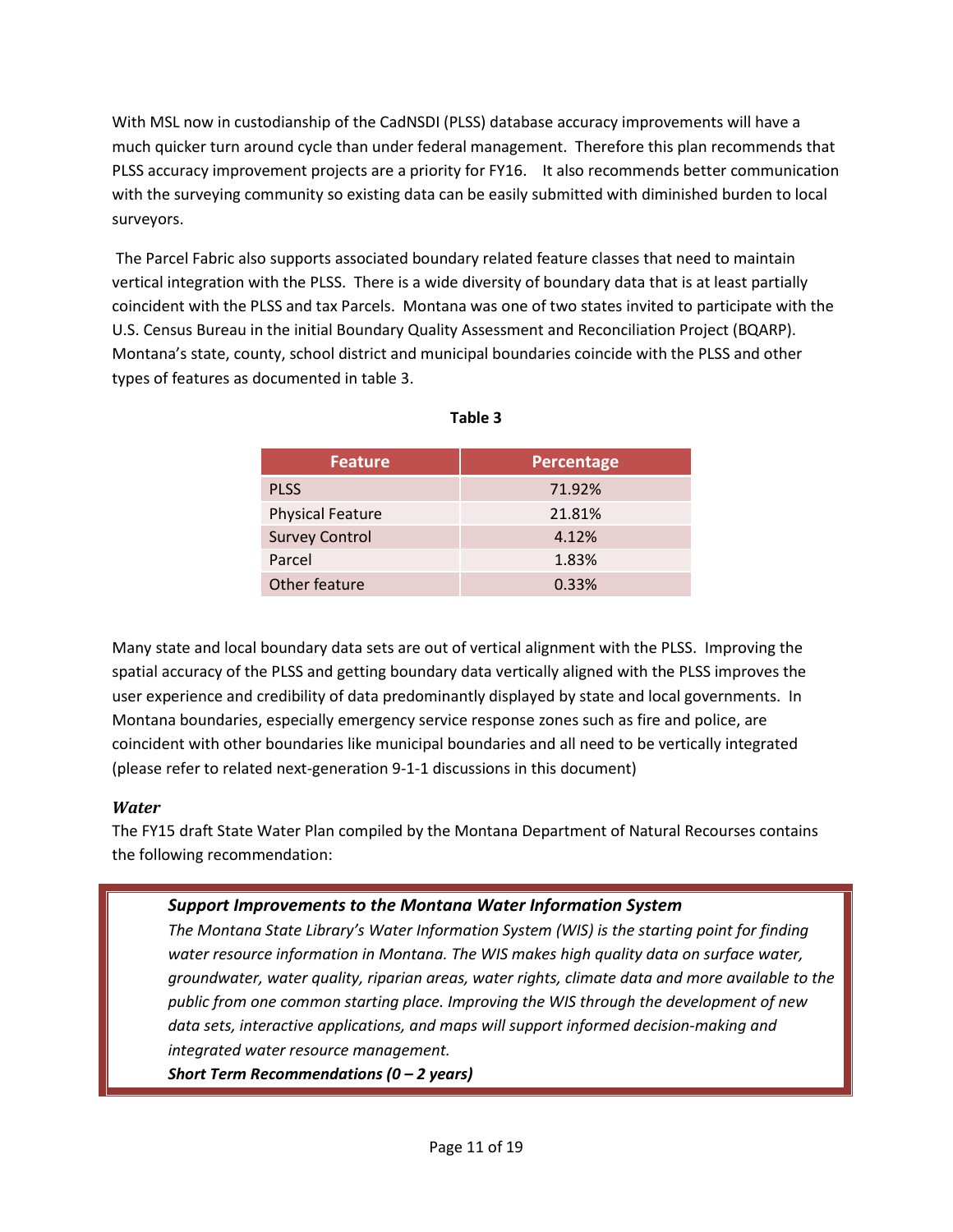■ *Provide the State Library with additional staff resources dedicated to the development of new water resource related data sets, interactive applications, and maps.* 

■ *DNRC will work with the State Library to develop a systematic workflow for revising the Montana Spatial Data Infrastructure (MSDI) Hydrography Framework based on the US Geological Survey National Hydrography Dataset (NHD).*

■ *Develop a process for transmitting water data generated by local, state and federal agencies, and watershed groups to the State Library for inclusion in the WIS in a consistent and timely fashion.*

*■ Continue working with the U.S. Geological Survey on the development of StreamStats—an interactive Web-based map application for providing streamflow statistics on streams and rivers with limited hydrologic information.*

*Intermediate Term Recommendation (2 – 6 years)*

*■ Improve the spatial representation of points of diversion (PODs) and places of use (POUs) associated with water rights, and make this improved representation available through the WIS.*

Since the Montana State Water Plan is a significant policy document containing many other water related recommendations that rely on timely and accurate water information we believe the FY16 Land Information Plan should prioritize tasks that help meet the Water Plan's recommendations.

## *Addressing*

The APCO conference referred to earlier provided several notable quotes that should drive the GIS community to action. A few of them are listed below:

- *I can't say it enough," Petty said. "It is a shifting mindset from today, where we are with GIS being a supporting role, to the future, where the changes made by the GIS professionals are going to have a profound impact on the operation of our 911 centers and call routing.*
- *The data-reconciliation process also will likely take longer than expected, which is another reason to start early, says Chad Brothers, client services manager with TeleCommunication Systems (TCS). Building a well-integrated dataset with surrounding jurisdictions is an important part of that process.*
- *"The higher the quality of your data, the better data that your call-takers are going to get when the time comes for a 911 call to be delivered," Brothers said. "Make sure you plan it early into your integration. Don't wait until the tail end, when you actually think you're going to need it, because then it will take you much longer to get it ready."*

For these reasons this plan recommends prioritization of efforts that will lead to a data ready Montana poised for efficient implementation, locally, regionally or potentially statewide depending on costs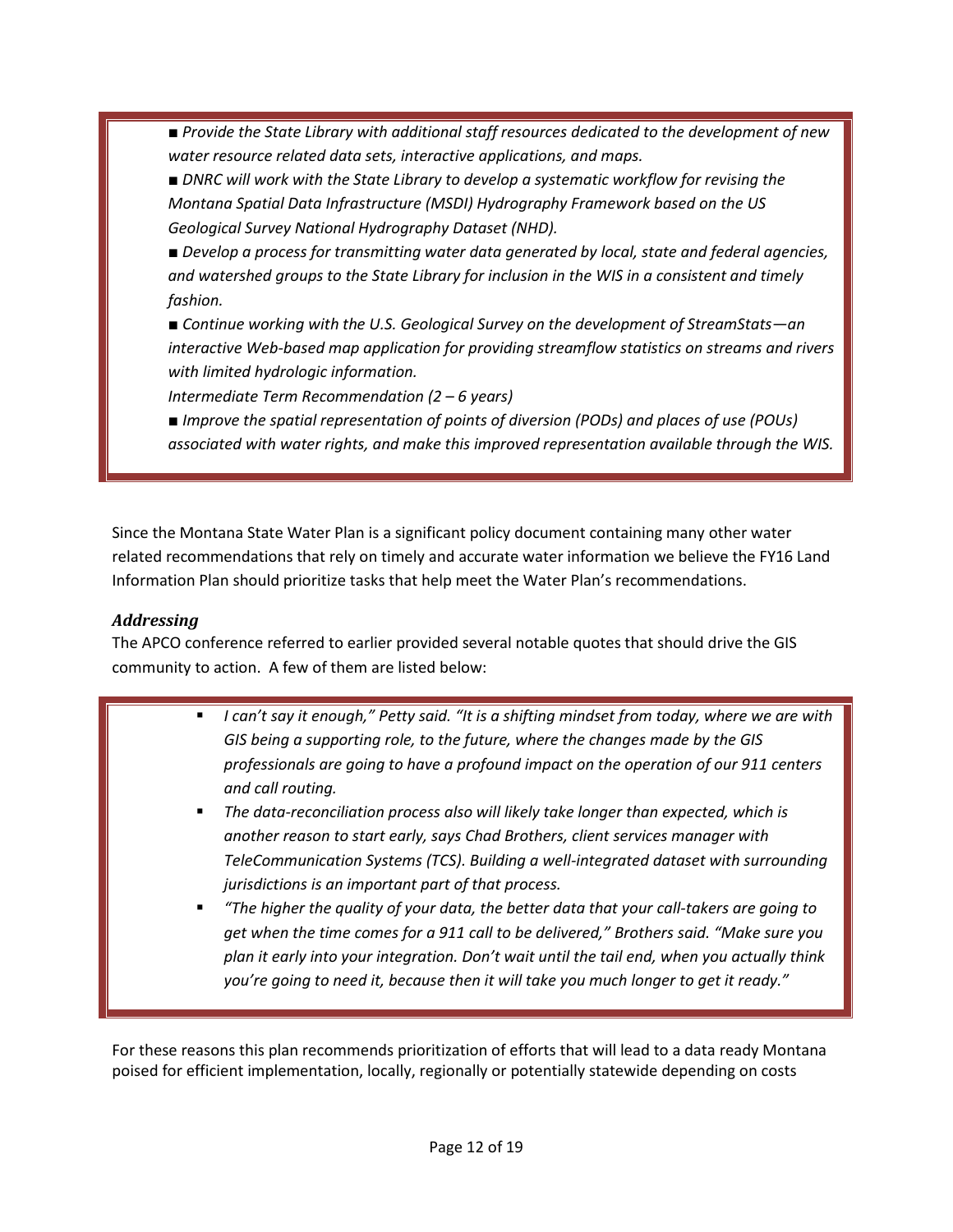associated with emergency service broadband. That means standardized addressing efforts as well as standardized jurisdictional data mentioned in the land records portion of this document.

#### *Local and Regional Capacity Building*

If local data sources have the resources they can produce standardized data that feeds statewide databases. The same data meets local needs and provides both citizens and policy makers with the information they need to make informed decisions. In FY15, fifteen the fifteen projects in table 4 were funded through the MLIA grant process, with all but the first four in the category of local, regional and tribal GIS support.**Table 4**

| <b>MLIA FY15 Applicant</b>                        | <b>MLIA Share</b> | Leverage<br>Amount |
|---------------------------------------------------|-------------------|--------------------|
| CarbonCo_PLSS                                     | \$33,000          | \$31,050           |
| ParkCo_PLSS                                       | \$20,000          | \$10,000           |
| Twin Bridges_PLSS                                 | \$20,850          | \$4,979            |
| McConeCo_Road Asset Inventory                     | \$12,966          | \$3,442            |
| Shelby_Water Utility                              | \$36,050          | \$40,379           |
| SandersCo_Web GIS                                 | \$15,152          | \$2,440            |
| MineralCo_Cemetary Mapping                        | \$14,723          | \$4,801            |
| Livingston - GIS Development                      | \$18,900          | \$5,176            |
| <b>UM Fire Atlas</b>                              | \$18,973          | \$6,776            |
| PowellCo_ Land Use Inventory                      | \$15,870          | \$28,238           |
| Ft. Belknap_FTBGIS                                | \$23,365          | \$64,703           |
| TetonCo_Web GIS                                   | \$14,852          | \$1,500            |
| BlaineCo_GIS Program                              | \$19,552          | \$19,980           |
| Broadus_Metadata                                  | \$20,000          | \$30,500           |
| LincolnCo_Web GIS                                 | \$18,740          | \$28,470           |
| Land Plan Estimate of Available Funds (\$300,000) | \$302,993         | \$282,434          |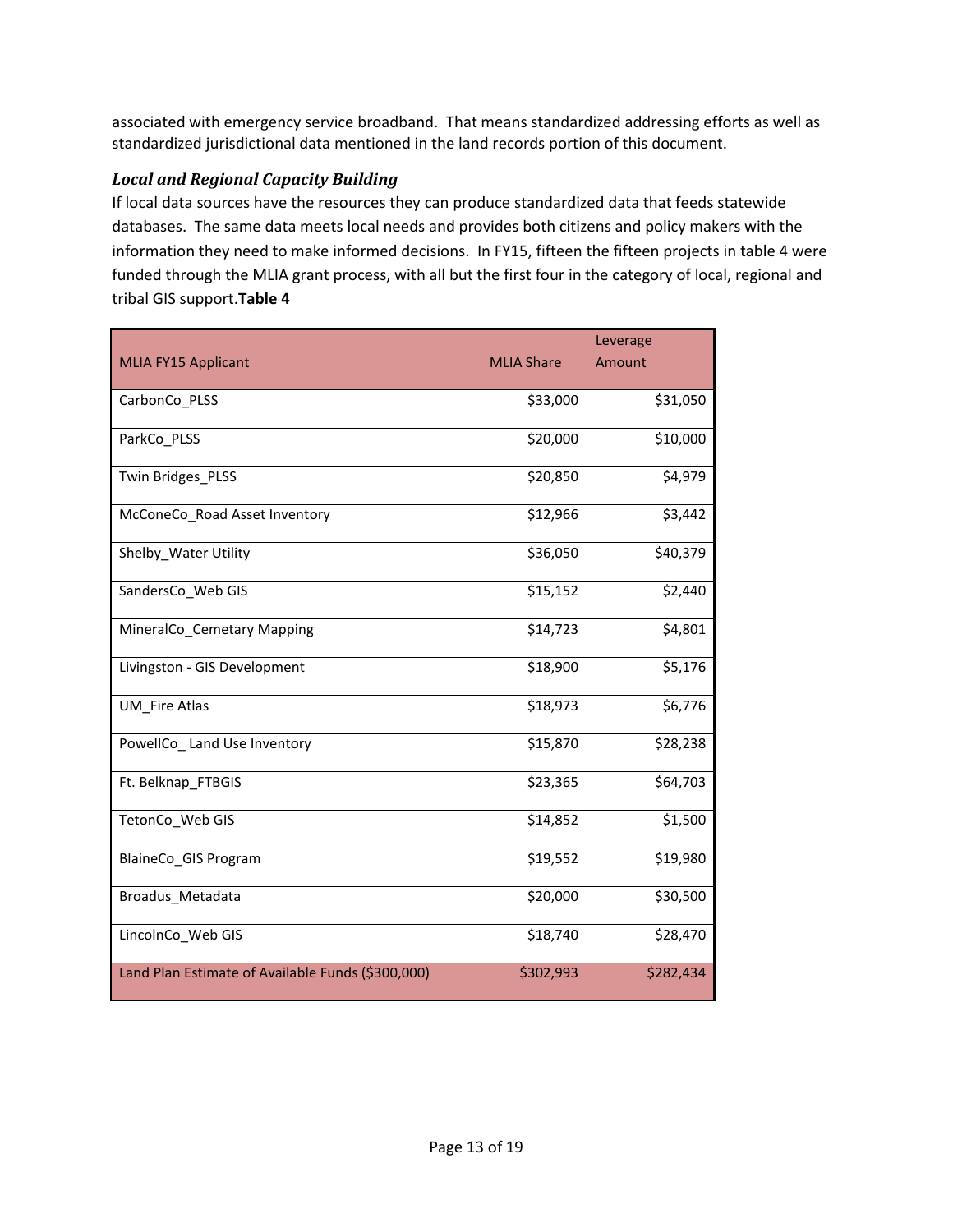*The Montana Land Information Advisory Council had the foresight to give the kids a chance. This is what OUR student leadership team has done: Set up classroom activities for teachers and students from grades k-12; updated the cemetery maps using Computer Aided Design; assisted with the design and installation of the base station antenna mount; provided technical support to the teachers; they are currently gathering data for the water mains and city infrastructure through the GIS independent study; gathered data points on for the cemetery; met with county, city, and school officials; presented their project to the Montana Association of Geographic Information Professionals; and they continue make their way with GIS and create maps. Future development includes the implementation of GIS with in the newly updated Outdoor Classroom. – Gail Shatkus, Liberty County Community Partnerships Program Manager*

Below is an example of how Lincoln County is already putting their FY15 funds to use, providing citizen access to local weed infestations and mitigation efforts.



Local GIS practitioners need experience and training to collect and maintain the standardized data that the MLIA supports. Most GIS experts would support that experience is gained through hands-on, dayto-day interaction with the data. MLIA grant funds help build that capacity at the local level. Even though by necessity the FY16 budget must be tightened this plan supports a portion of the available grant funds be directed at capacity building projects that help ready local data providers to produce accurate and reliable data and metadata.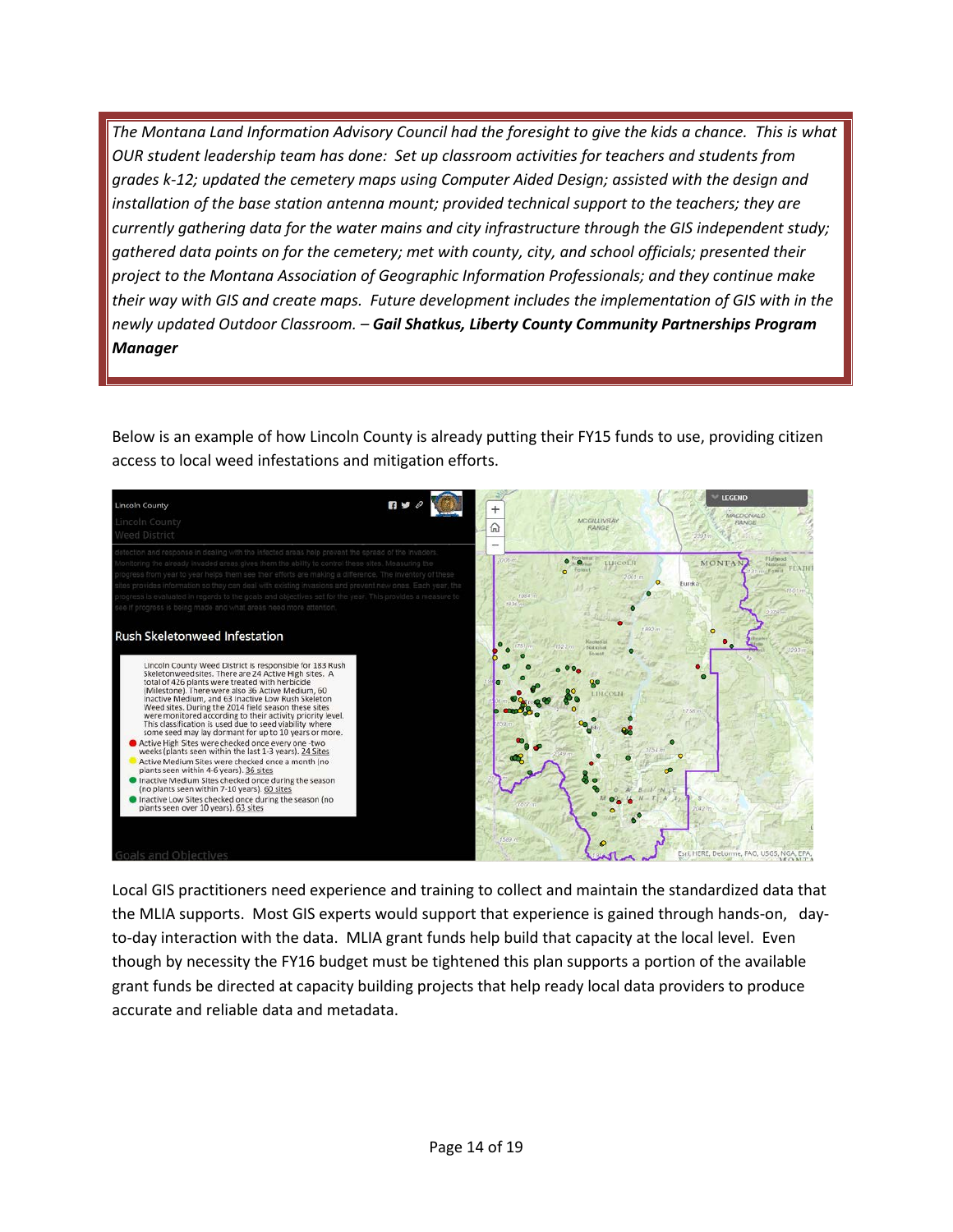# <span id="page-14-0"></span>*Land Plan Priorities Proposed for Funding (A –Specified)*

In order to fulfill the purpose of the act and support current MSDI efforts, MLIAC has identified the following specific Land Plan priorities (goals) for state FY 2016.

<span id="page-14-1"></span>**A1 – MLIA and MSDI administration is conducted using efficient an accountable methods.** A1.1 - Carry out the duties of the department as described in [MCA 90-1-404](http://data.opi.mt.gov/bills/mca/90/1/90-1-404.htm) (a) through (m)

A1.2 Chair and support the Montana Land Information Advisory Council (MLIAC)

# <span id="page-14-2"></span>**A2 –MSDI Framework layers are developed, integrated, maintained, disseminated and preserved in an efficient and standardized manner.**

A2.1 - MSL Geographic Information Program staff under MLIA funding will focus on the data priorities of this plan; enhancement of land records, addressing and water related data.

A2.1 - MSDI Theme Stewards and Leads will conduct new data collection, ongoing maintenance data discovery through the Montana GIS Portal, data delivery via download and web services, archival assessment and other projects as per the MSDI work plan. MSL Geographic Information Program staff under MLIA funding will focus on the priorities of this plan; enhancement of land records, addressing and water related data.

A2.2 - MSDI Theme Stewards shall support data partners through on-site visits, on-line training and other opportunities that promote technology transfer.

A2.3 – Working through MSL, continue to expand a Montana spatial data archive that includes annual MSDI entries.

A2.4 - MSDI Theme Stewards will develop an annual MSDI work plan, to be incorporated into a MSL work plan that prioritizes actions, supports data partners and identifies funding needs.

# <span id="page-14-3"></span>**A3 – Statewide GIS coordination, outreach and education is targeted to reach prioritized sectors of the GIS community.**

A3.1 - Support for creation of metadata that can be ingested by the MSL GIS data list.

A3.2 – Support local data providers adopt appropriate data standards and data collection methodologies

A3.2 – Provide technical consulting to users of GIS software and MSDI services.

A3.3 - Preserve and improve relationships with MSDI data providers through support and local visits that foster knowledge transfer.

A3.4 - Attend appropriate meetings and conferences including the Montana Association of Counties, Montana Association of Planners, Montana State IT Conference, MAGIP Intermountain Conference and Technical Session, the National States Geographic Information Council and other meetings of subject matter experts.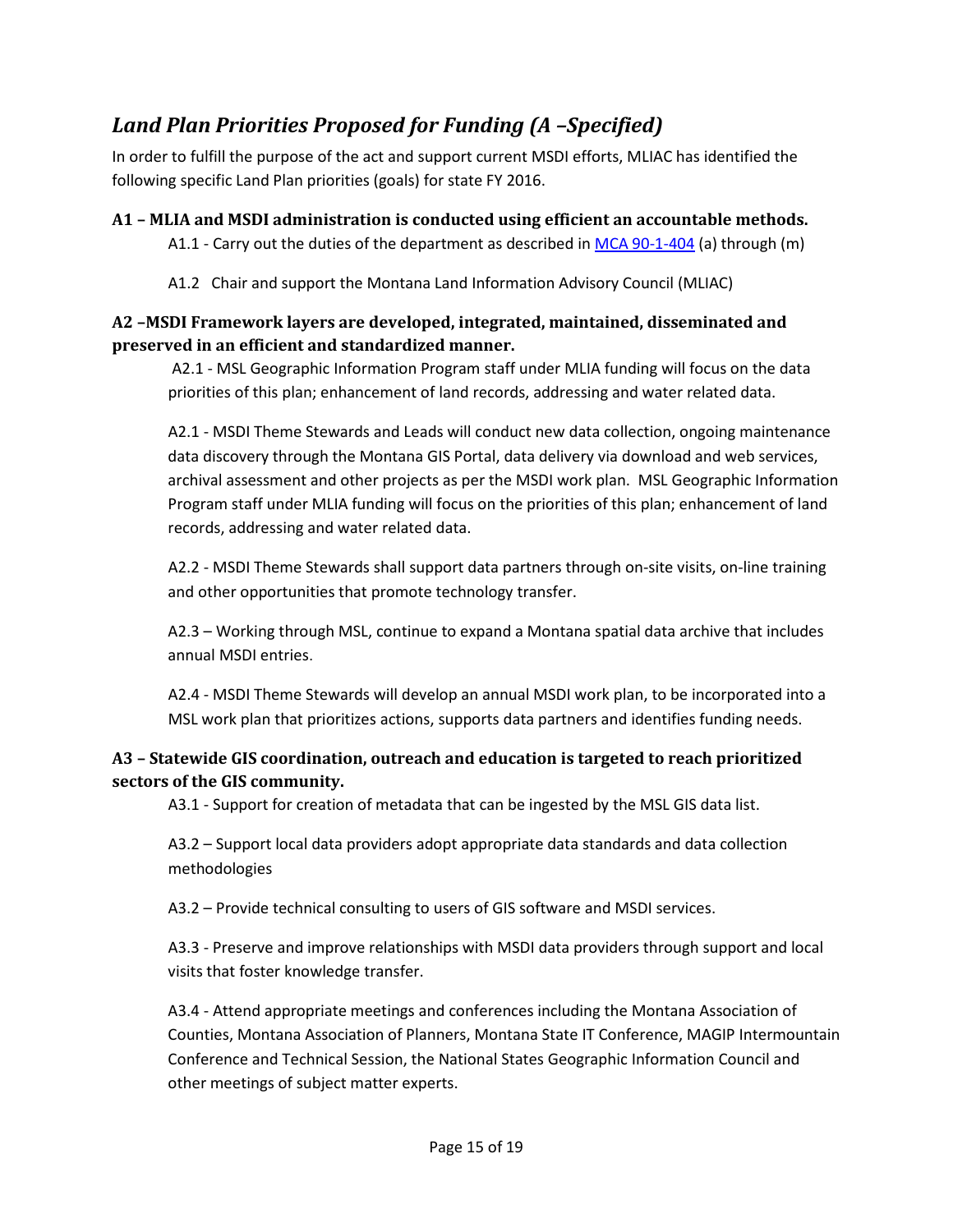A3.5 –Advocate for the use of MSDI data as appropriate.

A3.6 – When requested provide annual consultation and advice to MLIA grant applicants as they strive to best meet the MLIA grant criteria.

# <span id="page-15-0"></span>*Land Plan Priorities Proposed for Funding (B – Grant Categories)*

In order to fulfill the purpose of the act MSL has identified and prioritized the following grant categories for FY16. Details of BI and B2 grant requirements shall be developed by MSL in conjunction with the MLIAC Grant Review Subcommittee.

### <span id="page-15-1"></span>**B1 - MSDI Land Records, Addressing or Water Information Partner Support**

Data partners should receive funding support and outreach that enables and enhances partnership opportunities and projects in the areas of land records, addressing and water information

### <span id="page-15-2"></span>**B2 – Local and Regional GIS Capacity Building**

Investments that leverage local, regional, state and tribal matching funds and in-kind time and talent that builds toward a strong Montana GIS federated enterprise:

B2.1 - Regional GIS consortiums that leverage a multi-jurisdictional approach to problem solving and GIS analysis can demonstrate the value of GIS to policy makers.

B2.2 - Localized GIS solutions that demonstrate the value of GIS in improving the quality of life for Montana citizens and build grass roots support for location based services.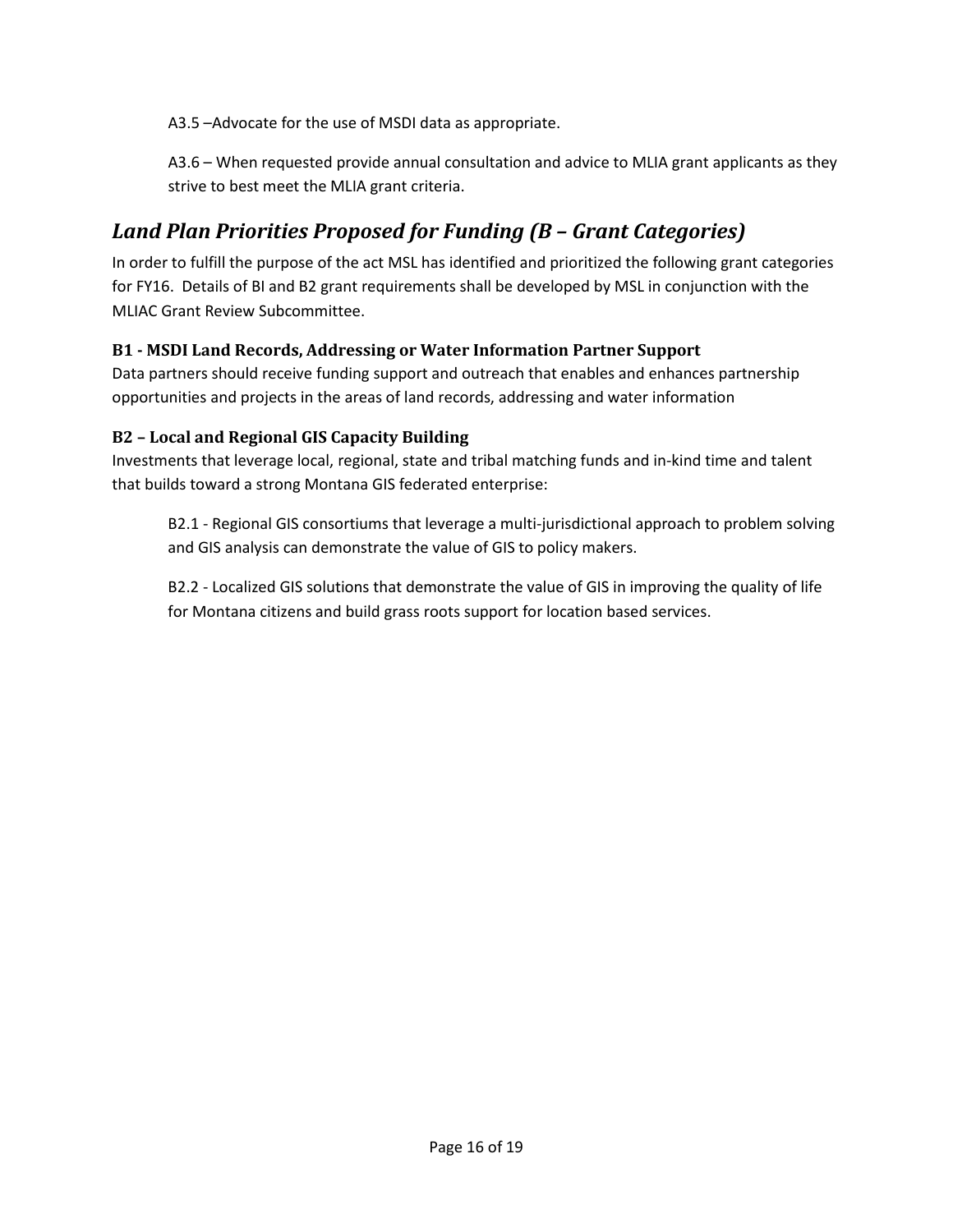# <span id="page-16-0"></span>*Action Plan and Budget*

Both specified tasks and grant categories may be funded by a combination of MLIA and other sources. The primary source of funding for the specified tasks during the time frame of this land plan continues to be the account created by the MLIA. Administrative rule governing that account states:

*(1) "Available grant funds" means the balance of the Montana land information account on March 31 of each fiscal year, plus an estimate of not-yet-deposited state funds held by counties as of that date, less the department's budget associated with duties and responsibilities defined in 90-1-404, MCA, for the fiscal year and any funds committed to grants.*

MSL, in consultation with the Council, will determine the available grant funds according to administrative rule. Rolled over excess funds from past years occasionally result in a fund balance that will exceed the estimated land plan budget. The estimated budget for FY16 grants is approximately \$100,000 below the FY15 level. Funds in under-budget line items may be moved to other tasks contained in this plan by MSL in consultation with the Council.

# **A-Specified: \$552,000**

#### **A1 - MLIA and MSDI administration is conducted using efficient an accountable methods**

- a. Tasks described in  $\underline{A1}$  [\(page 8\)](#page-14-1) including the duties as described in MCA 90-1-404 (a) through (m)
- b. Chair and provide administrative support and funding for the Montana Land Information Advisory Council
- c. Responsible Party is: MSL
- d. Budget Line: \$100,000
- e. Funding Source: MLIA

# **A2 - MSDI Framework layers are developed, integrated, maintained, disseminated and preserved in an efficient and standardized manner.**

- a. Conduct work as described in  $A2$  (pages 8 and 9)
- b. Responsible party is: MSL
- c. Budget Line: \$400,000
- d. Funding source: MLIA

### **A3 – MSDI coordination, outreach and education is targeted to reach prioritized sectors of the GIS community**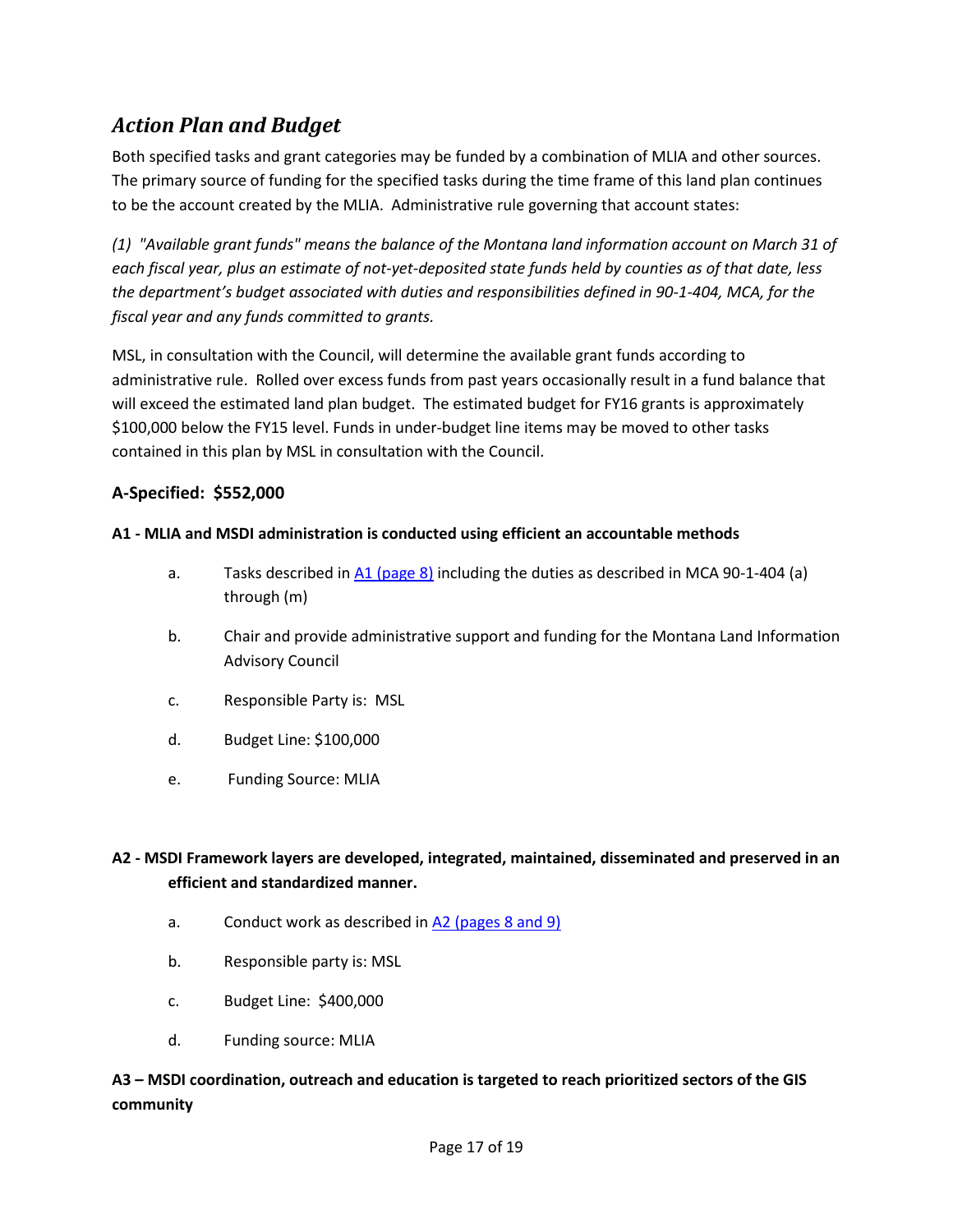- a. Conduct GIS coordination, marketing, outreach and education as described in A3 (page [8 and 9\)](#page-14-3)
- b. Responsible party is: MSL Theme Stewards and Leads
- c. Budget Line: \$52,000
- d. Funding source: MLIA

# **B- Grant Categories: \$200,000 (budget line items may vary based on grant applications submitted)**

#### **B1 - MSDI Data Partner Support**

- a. Support Land Plan Priority data MSDI Support Category
- b. Responsible party is: Grant Recipients
- c. Budget Line: \$140,000
- d. Anticipated funding source: MLIA

### **B2 – Local/Regional Capacity Building**

- a. Support Land Plan Grants Local and Regional Infrastructure Category
- b. Responsible party is: Grant Recipients
- c. Budget Line: \$60,000
- d. Anticipated funding source: MLIA

The total MLIA related budget to accomplish the tasks contained within this plan: \$752,000